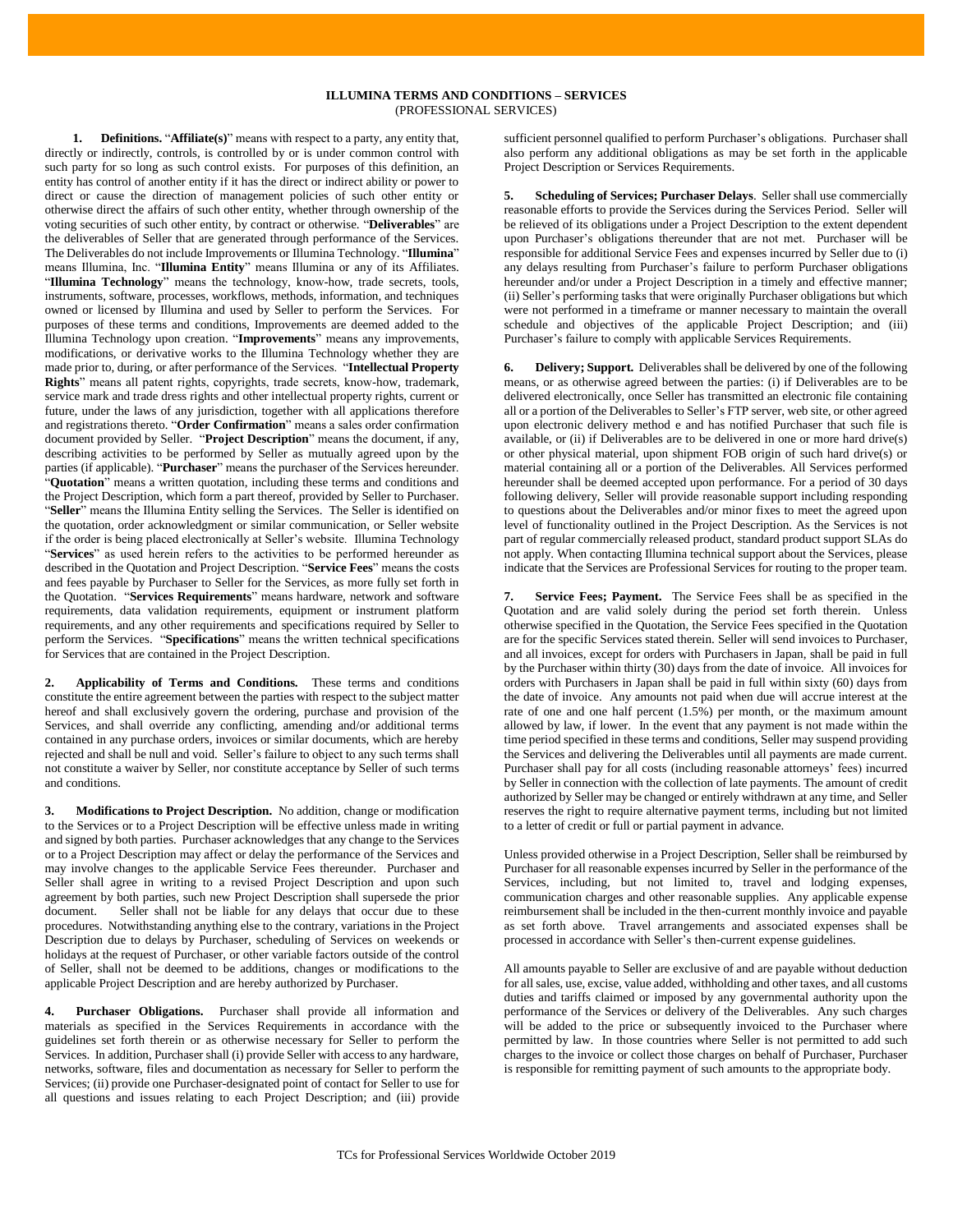Purchaser shall pay the total price as set forth in the invoice, in U.S. dollars unless otherwise specified. Each purchase order is a separate, independent transaction, and Purchaser has no right of set-off against other purchase orders or other transactions with Seller.

**8. Ownership of Illumina Technology.** Purchaser acknowledges and agrees that Illumina, Inc. shall solely own and have exclusive worldwide right, title and interest in and to the Illumina Technology, and to all Intellectual Property Rights related thereto (including with respect to the Deliverables) and that Purchaser shall not acquire any interest therein. Purchaser shall not challenge, contest or otherwise impair Illumina's ownership of the Illumina Technology or the validity or enforceability of Illumina's Intellectual Property Rights related to the Illumina Technology. Should Purchaser be deemed to be a co-inventor to any aspect of the Illumina Technology, Purchaser irrevocably assigns, transfers, and agrees to assign and transfer to Seller Purchaser's worldwide right, title and interest in and to such Illumina Technology and to all Intellectual Property Rights related thereto.

**9. Rights to Use Deliverables.** The Deliverables may be used by Purchaser in Purchaser's facility. In the event that the Deliverables incorporate any Improvements, then, subject to these terms and conditions, including Purchasers' payment of all Service Fees due hereunder, Seller shall grant to Purchaser a limited, personal, non-transferable, non-exclusive license, without any right to sublicense, to use the Improvements only in the form as incorporated in the Deliverables and only to the extent required to use the Deliverables as set forth in these terms and conditions. The parties understand and agree that the Deliverables are not "works for hire" and that ownership vests solely with Illumina. No other rights are granted to any Improvements or any Illumina Technology.

**10. Regulatory; Privacy**. Purchaser acknowledges that the Deliverables do not alter or modify in any way the Research Use Only or any other label restrictions on the Illumina products. The Deliverables have not been approved, cleared, or licensed by the United States Food and Drug Administration or any other regulatory entity whether foreign or domestic for any specific intended use, whether research, commercial, diagnostic, or otherwise, and (ii) Purchaser must ensure it has any regulatory approvals that are necessary for Purchaser's intended uses of the Deliverables and Illumina products. Purchaser further agrees: (i) to comply with all applicable laws and regulations when drawing upon or otherwise using the Deliverables, and (ii) the Deliverables do not constitute regulatory or other advice. Purchaser shall not disclose or provide to Illumina or its Affiliates in any format, personally identifiable information, personal health information or otherwise protected information of any individual.

**11. Limited Warranty.** Seller represents and warrants to Purchaserthat the Services will be performed in a workmanlike manner and shall substantially conform to the Specifications explicitly described and set forth in the Project Description. Seller does not warrant the Deliverables will be compatible with any future product or software environment. ALL DELIVERABLESARE PROVIDED TO CUSTOMER ON AN "AS IS" BASIS AND EXCEPT FOR THE WARRANTY SET FORTH IN THIS SECTION, ILLUMINA, TO THE MAXIMUM EXTENT PERMITTED BY APPLICABLE LAW, EXPRESSLY DISCLAIMS ALL OTHER WARRANTIES REGARDING THE SERVICES AND THE DELIVERABLES, WHETHER EXPRESS, IMPLIED OR STATUTORY, INCLUDING WITHOUT LIMITATION ANY IMPLIED WARRANTIES OF MERCHANTABILITY, FITNESS FOR A PARTICULAR PURPOSE, ACCURACY, UTILITY, NON-INFRINGEMENT OF THIRD PARTY RIGHTS, OR BASED ON COURSE OF CONDUCT OR TRADE CUSTOM OR USAGE.

**12. Indemnification.** Seller shall indemnify and hold harmless Purchaser, its directors, officers, employees, agents, successors, and assigns from and against any liabilities, expenses, or costs arising out of any claim, complaint, suit, proceedings, or cause of action brought by a third party pertaining to Seller's gross negligence or willful misconduct; and Seller shall pay all settlements entered into, and all final judgments and costs (including reasonable attorneys' fees) awarded against Purchaser (and Seller, as the case may be) in connection with any such action.

Purchaser shall indemnify and hold harmless Seller, its directors, officers, employees, agents, successors, and assigns from and against any liabilities, expenses, or costs arising out of any claim, complaint, suit, proceedings or cause of action brought by a third party pertaining to (i) infringement of such third party's valid and enforceable Intellectual Property Rights resulting from Purchaser's (a) materials and other information provided to Seller hereunder, and (b) specification or selection of any methods, materials, or processes to be used in the performance

of the Services, other than those methods, materials, or processes that are specified by Seller and used by Seller in performing the Services, (ii) Purchaser's negligence or willful misconduct, (iii) Purchaser's transactions with its affiliates or customers, or (iv) arising out of any actions or inactions by Purchaser based on its analysis, interpretation, or use of the Deliverables and any other information provided by Seller under these terms and conditions; and Purchaser shall pay all settlements entered into, and all final judgments and costs (including reasonable attorneys' fees) awarded against Seller (and Purchaser, as the case may be) in connection with any such action.

Each party's indemnification obligation pursuant to this Section is subject to the indemnified party (i) notifying the indemnifying party promptly in writing of such action, (ii) giving the indemnifying party exclusive control and authority over the defense and settlement of such action, (iii) not admitting infringement of any Intellectual Property Right without the indemnifying party's prior written consent, (iv) not entering into any settlement or compromise of any such action without the indemnifying party's prior written consent, and (v) providing all reasonable assistance to the indemnifying party (provided that the indemnifying party reimburses the indemnified party for its reasonable out-of-pocket expenses incurred in providing such assistance).

**13. Limited Liability.** TO THE EXTENT PERMITTED BY LAW, IN NO EVENT WILL SELLER BE LIABLE TO THE OTHER FOR COSTS OF PROCUREMENT OF SUBSTITUTE SERVICES, LOST PROFITS, DATA OR BUSINESS, OR FOR ANY SPECIAL, INDIRECT, CONSEQUENTIAL, INCIDENTAL, EXEMPLARY, OR PUNITIVE DAMAGES INCURRED BY SUCH PARTY ARISING OUT OF OR IN CONNECTION WITH THIS AGREEMENT (OR THE TERMINATION HEREOF), HOWEVER CAUSED AND ON ANY THEORY OF LIABILITY (WHETHER IN CONTRACT, TORT (INCLUDING NEGLIGENCE) STRICT LIABILITY OR OTHERWISE. ILLUMINA'S TOTAL AND CUMULATIVE LIABILITY ARISING UNDER OR IN CONNECTION WITH THIS AGREEMENT, WHETHER IN CONTRACT, TORT (INCLUDING NEGLIGENCE), STRICT LIABILITY OR OTHERWISE, SHALL IN NO EVENT EXCEED THE AMOUNT RECEIVED BY ILLUMINA FROM CUSTOMER IN THE PRECEDING TWELVE (12) MONTH PERIOD UNDER THE SPECIFIC AGREEMENT GIVING RISE TO THE CLAIM. THE LIMITATIONS SET FORTH IN THIS SECTION SHALL APPLY EVEN IF A PARTY HAS BEEN ADVISED OF THE POSSIBILITY OF SUCH DAMAGES, AND NOTWITHSTANDING ANY FAILURE OF ESSENTIAL PURPOSE OF ANY LIMITED REMEDY.

**14. Confidential Information.** Purchaser shall maintain in confidence, and shall not use for any other purpose or disclose to any third party, information disclosed by Illumina that a reasonable person would consider to be confidential, including without limitation the Deliverables and Illumina Technology (collectively, "Confidential Information"). Each party also agrees not to disclose to any third party any financial terms of these terms and conditions without the consent of the other party, except as required by securities or other applicable laws, in which case the disclosing party shall seek confidential treatment to the extent available, under conditions that reasonably protect the confidentiality thereof.

## **15. General**.

**a. Applicability of Terms and Conditions**.These terms and conditions exclusively govern the ordering, purchase, supply, and use of Services, and override any conflicting, amending and/or additional terms contained in any purchase orders, invoices, or similar documents all of which are hereby rejected and are null and void. Seller's failure to object to any such terms shall not constitute a waiver by Seller, nor constitute acceptance by Seller of such terms and conditions.

**b. Order Changes/Cancellations.** Orders for Services may not be cancelled once placed.

c. **Governing Law**. These terms and conditions, their interpretation, and the performance of the parties shall be governed by the laws of (i) the State of California, U.S.A., if Purchaser is located in the United States or (ii) the laws of the country where the Seller entity is located, if Purchaser is not located in the United States. Seller and Purchaser agree that the United Nations Convention on Contracts for the International Sale of Goods shall not apply to these terms and conditions, including any terms in the Documentation.